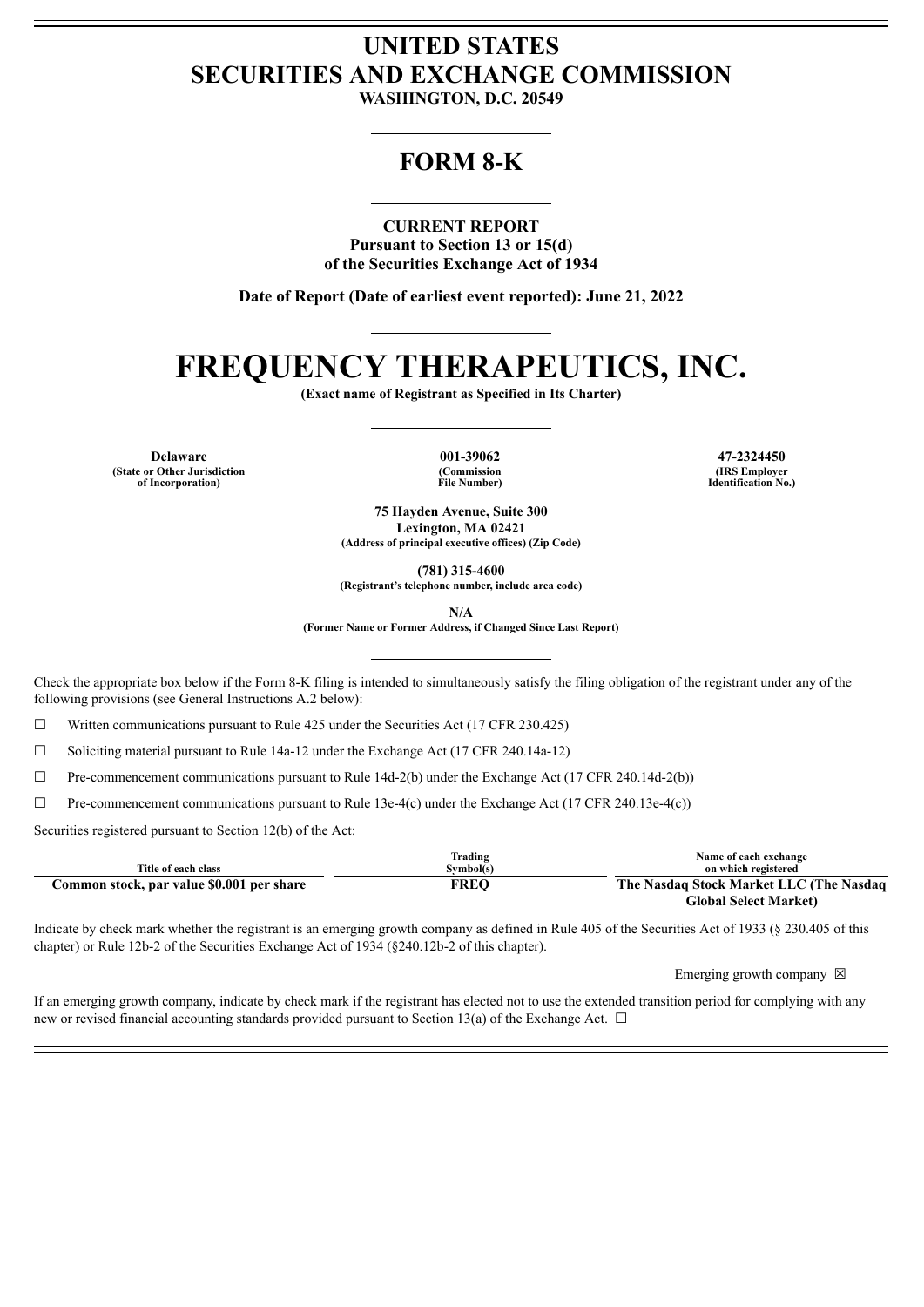#### **Item 5.07. Submission of Matters to a Vote of Security Holders.**

On June 21, 2022, Frequency Therapeutics, Inc. (the "Company") held its Annual Meeting of Stockholders. A total of 21,573,262.78 shares of common stock were present in person or represented by proxy at the meeting, representing approximately 61.7% percent of the Company's outstanding common stock as of the April 22, 2022 record date. The following are the voting results for the proposals considered and voted upon at the meeting, all of which were described in the Company's Definitive Proxy Statement filed with the Securities and Exchange Commission on April 29, 2022.

Item 1 — Election of two Class III directors to serve until the 2025 Annual Meeting of Stockholders, and until their respective successors have been duly elected and qualified.

| <b>NOMINEE</b>       | Votes FOR    | <b>Votes AGAINST</b> | Votes WITHHELD | Broker Non-Votes |
|----------------------|--------------|----------------------|----------------|------------------|
| Timothy J. Barberich | 9.632.701.74 |                      | 3,778,590.02   | 8.161.971        |
| Robert S. Langer     | 3.209.462.06 |                      | 10,201,829.71  | 8,161,971        |

Item 2 — Ratification of the appointment of RSM US LLP as the Company's independent registered public accounting firm for the year ending December 31, 2022.

| <b>Votes FOR</b> | <b>Votes AGAINST</b> | <b>Votes ABSTAINED</b> | Broker Non-<br><b>Votes</b> |
|------------------|----------------------|------------------------|-----------------------------|
| 20,961,903.78    | 79.271.97            | 532,087.01             |                             |

Based on the foregoing votes, Timothy J. Barberich and Robert S. Langer were elected as Class III directors and Item 2 was approved.